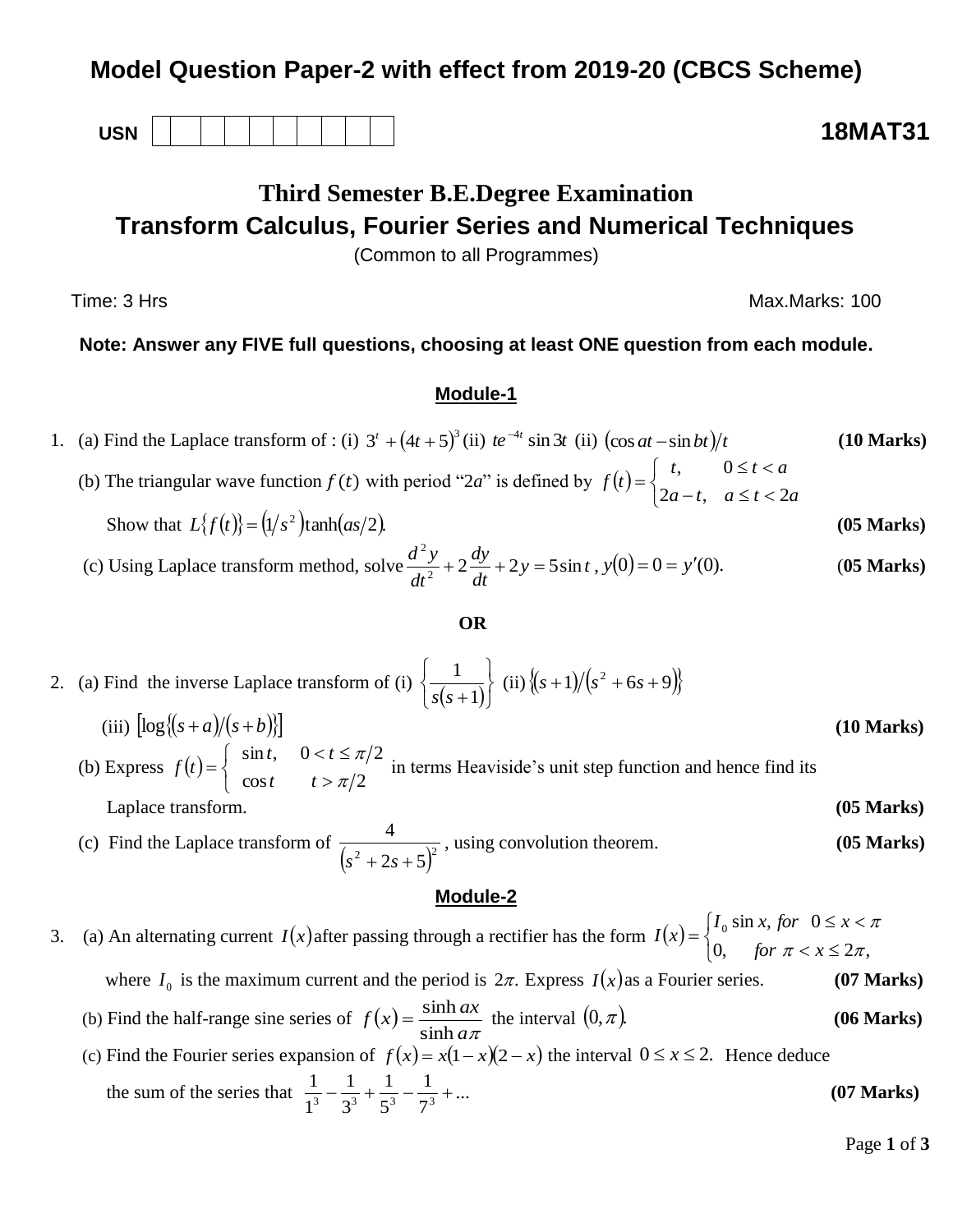### **OR**

4. (a) In an electrical research laboratory, scientists have designed a generator which can generate the

following currents at different time instant *t* , in the period *T* :

| Time $t$<br>(in sec) |      | T/6  |      |                    | $\mid T/2 \mid 2T/3 \mid$ | 5T/6    |       |
|----------------------|------|------|------|--------------------|---------------------------|---------|-------|
|                      | 1.98 | 1.30 | 1.05 | $\vert 1.30 \vert$ | $-0.88$                   | $-0.25$ | . .98 |

Determine the direct current part and amplitude of the first harmonic from the above data. **(07 Marks)**

- (b) Find the half-range sine series of  $f(x)$  $\overline{\mathcal{L}}$ ⇃  $\left\lceil$  $\langle x \rangle$  $\leq x <$  $=$  $\cos x$ , for  $\pi/4 < x \leq \pi/2$  $\sin x$  for  $0 \le x < \pi/4$  $\pi$ /4  $\lt x \leq \pi$ π *x*, for  $\pi/4 < x$ *x for*  $0 \leq x$  $f(x) = \begin{cases} \sin x & \text{if } x \neq 0 \\ 0 & \text{if } x = 0 \end{cases}$  (06 Marks)
- (c) Obtain the Fourier series of  $f(x) = x(2\pi x)$  valid in the interval 0,2 . **(07 Marks)**

### **Module-3**

#### 5. (a) If  $f(x)$  $\overline{\mathcal{L}}$  $\vert$ ┤  $\left($  $>$  $-x^2$ , for  $|x| \leq$  $=$ *for*  $|x| > a$  $a^2 - x^2$ , for  $|x| \le a$ *f x* 0  $x^2 - x^2$ , , find the infinite Fourier transform of  $f(x)$  and hence evaluate  $\int_{0}^{\infty} \frac{\sin x - x \cos x}{x^3} dx$  $\int_{0}^{\infty} \sin x - x \cos x$ **(07 Marks)**

$$
\int_{0}^{\infty} \frac{dx}{x^3}
$$
 (U) Marks)

(b) Find the Fourier sine transform of 
$$
f(x) = \begin{cases} x, & \text{if } 0 < x < 1 \\ 2 - x, & \text{if } 1 < x < 2 \\ 0, & \text{if } x > 2 \end{cases}
$$
 (06 Marks)

(c) Solve  $u_{n+2} + 6u_{n+1} + 9u_n = 2^n$ ,  $u_0 = 0 = u_1$ , by using z-transforms. (**07 Marks**)

### **OR**

#### 6. (a) If  $f(x)$  $\overline{\mathcal{L}}$  $\mathbf{I}$ ⇃  $\left($  $>$  $\leq$  $=$ *for*  $|x| > a$ *for*  $|x| \leq a$ *f x* 0 1, , find the infinite Fourier transform of  $f(x)$  and hence evaluate

$$
\int_{0}^{\infty} \frac{\sin x}{x} dx
$$
 (07 Marks)

(b) Find the *z*-transform of  $2n + \sin(n\pi/4) + 1$  (06 Marks)

## (c) Find the inverse *z*-transform of  $18z^2/[(2z-1)(4z+1)]$  (07 Marks)

## **Module-4**

7. (a) Solve  $\frac{dy}{dx} = x^3 + y$ ,  $y(1) = 1$ *dx*  $\frac{dy}{dx} = x^3 + y$ , y(1) = 1 using Taylor's series method considering up to fourth degree terms and, find the  $y(1.1)$ .  $y(1.1)$ . **(07 Marks)** 

Page **2** of **3**